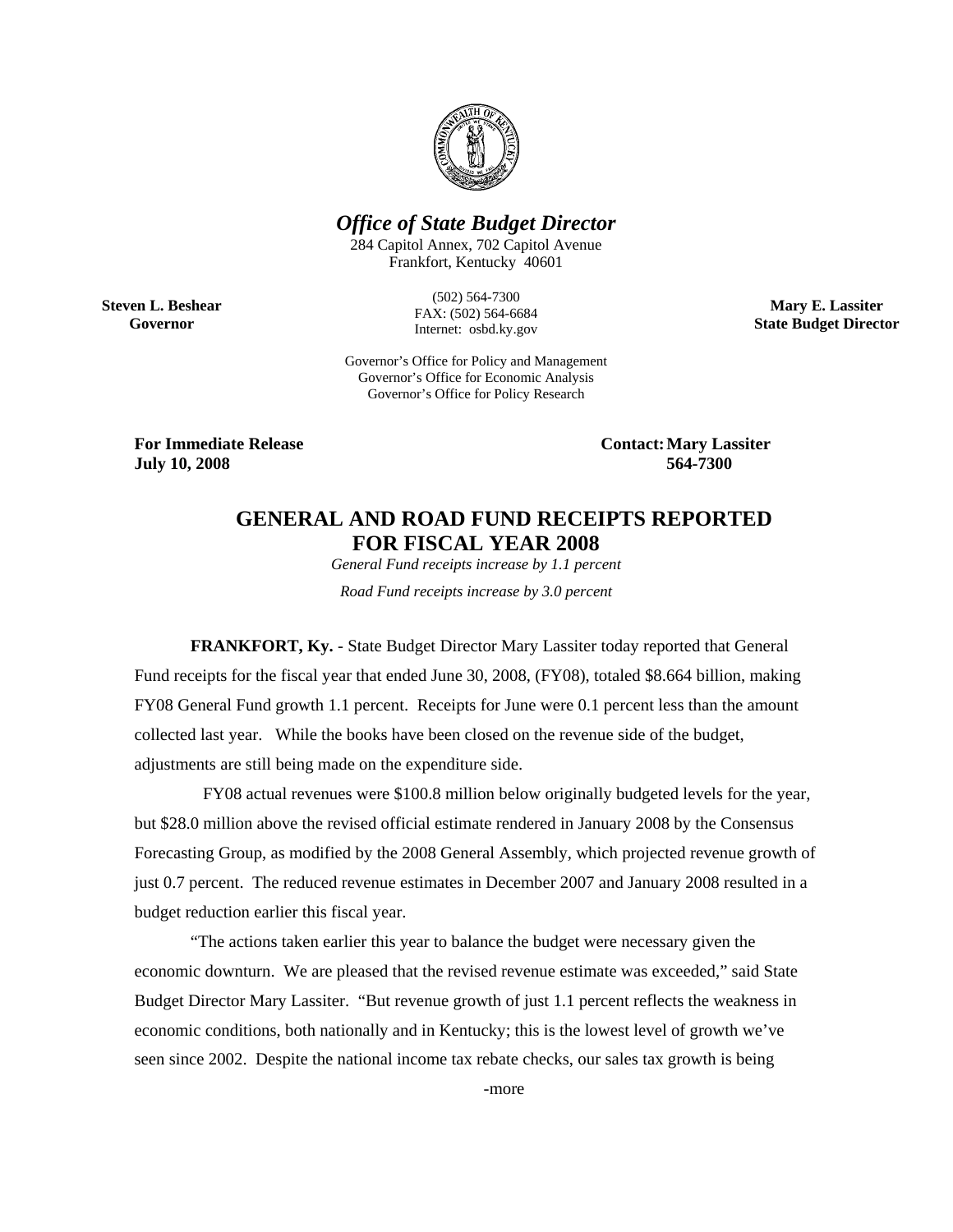substantially eroded due to inflation, primarily in the energy and food sectors. We will need to see improved growth in many of our revenue accounts to make the FY09 budgeted revenue estimate, so we will continue to closely monitor the economic and revenue situation" said Lassiter. A summary of General Fund collections for FY08 and FY07 is shown below in Table 1.

| <b>FY08</b><br>(SMil) | <b>FY07</b><br>(SMil) | <b>Difference</b><br>(SMil) | <b>Difference</b><br>$\frac{(\%)}{(\%)}$ |
|-----------------------|-----------------------|-----------------------------|------------------------------------------|
| 2.877.8               | 2,817.7               | 60.1                        | 2.1                                      |
| 3,483.1               | 3,041.5               | 441.6                       | 14.5                                     |
| 435.2                 | 988.1                 | $-552.8$                    | $-56.0$                                  |
| 98.4                  | 0.0                   | 98.4                        |                                          |
| 178.4                 | 177.4                 | 1.0                         | 0.6                                      |
| 233.0                 | 222.0                 | 11.0                        | 5.0                                      |
| 500.6                 | 492.5                 | 8.1                         | 1.7                                      |
| 187.5                 | 186.6                 | 0.9                         | 0.4                                      |
| 670.2                 | 648.0                 |                             | 3.4                                      |
| 8,664.3               | 8,573.8               | 90.5                        | 1.1                                      |
|                       |                       | <b>FY08 and FY07</b>        | 22.2                                     |

# **Table 1 Summary of General Fund Receipts**

#### **Individual Income Tax:**

Individual income tax receipts grew by \$441.6 million (14.5 percent) from last year, due largely to a shift in the reporting requirement for limited liability pass-through entities. When the law changed in 2005, pass-through income was taxed under the corporation income tax. HB1 in the 2006 special session returned the taxation of pass-through income to the individual income tax, so a portion of the 14.5 percent growth in this tax is attributable to law changes rather than the underlying economy. Additionally, mandatory withholding from out-of-state firms increased some income tax payments from pass-through entities.

## **Sales and Excise Taxes:**

Sales and use tax receipts grew by 2.1 percent or \$60.1 million, as the national housing slump and higher energy prices cut into consumers' ability to make taxable purchases. Tobacco tax receipts increased \$1.0 million, or 0.6 percent, in FY08.

#### **Business Taxes:**

Corporate income tax collections plummeted \$552.8 million due primarily to the offsetting factor affecting individual income tax receipts. The limited liability pass-through entity shift was the main contributor to the 56.0 percent decline in receipts. Weakening corporate profits and a reduction of the top corporate tax rate were also factors. The combination of individual income taxes, corporation income taxes, and the limited liability entity tax reflected a decrease of 0.3 percent for the year as compared to the prior year.

-more-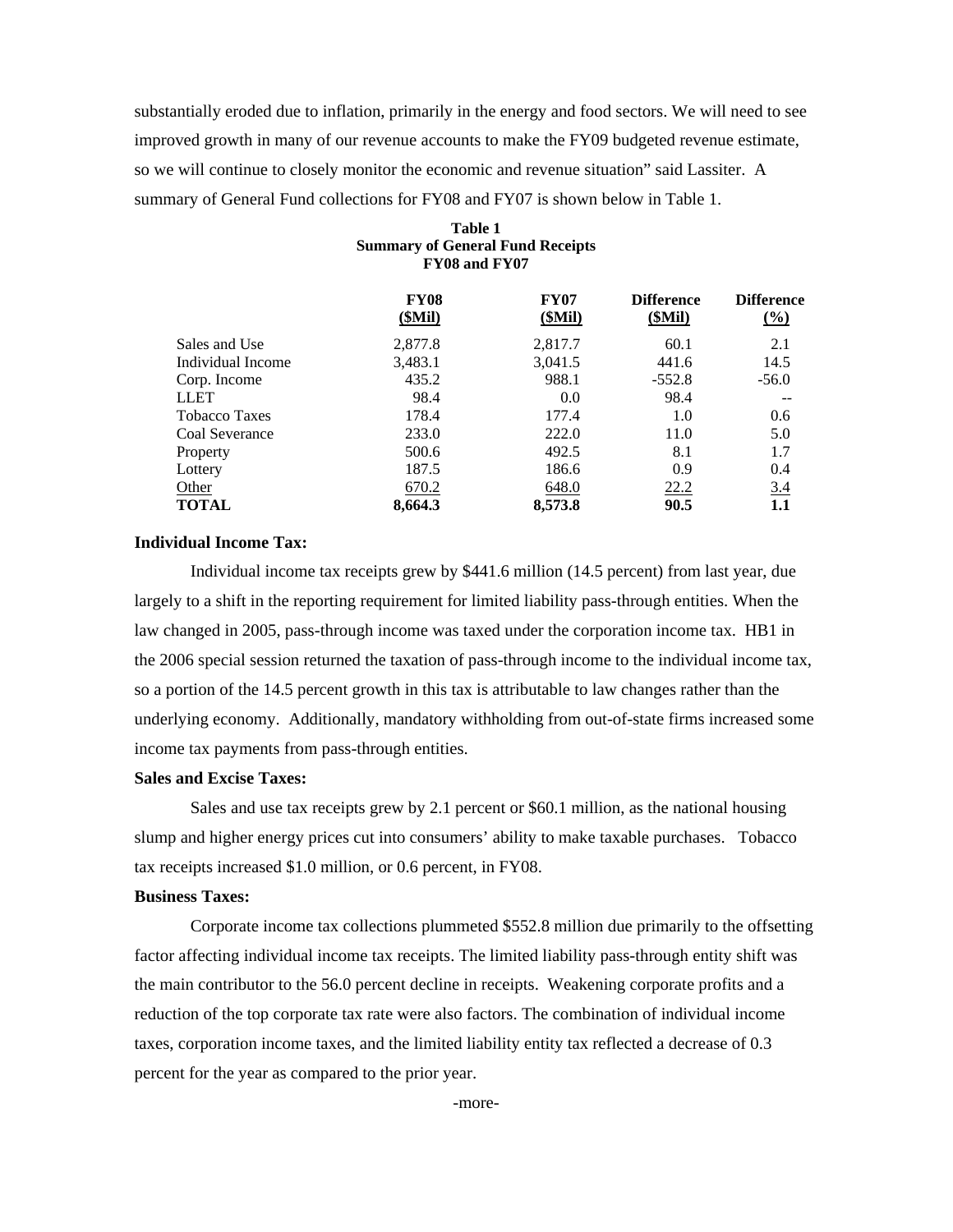#### **Other Revenues:**

Coal severance taxes increased by 5.0 percent in FY08 reflecting both increased volume and prices. Total collections for the fiscal year were \$233.0 million.

Property tax receipts increased by 1.7 percent or \$8.1 million from FY07. Lottery receipts rose by 0.4 percent or \$900,000.

The "Other" category registered an increase of 3.4 percent or \$22.2 million. Accounts showing strong growth were the inheritance tax and the sale of NOx allowances. Offsetting these gains were abandoned property receipts and interest on investments.

Table 2 compares General Fund collections to the January 2008 official revised revenue forecast as modified by the 2008 General Assembly. This estimate had been revised downward by \$128.8 million from the amount upon which the FY08 budget was enacted by the 2006 General Assembly. Actual receipts exceeded the revised estimate by \$28.0 million, or 0.3 percent.

|                      | <b>Actual</b><br><b>Receipts</b><br>(SMil) | <b>Official</b><br><b>Estimate</b><br>(SMil) | <b>Difference</b><br>(SMil) | <b>Difference</b><br>$\frac{(0)}{0}$ |
|----------------------|--------------------------------------------|----------------------------------------------|-----------------------------|--------------------------------------|
| Sales and Use        | 2,877.8                                    | 2,897.6                                      | $-19.8$                     | $-0.7$                               |
| Individual Income    | 3,483.1                                    | 3,370.0                                      | 113.1                       | 3.4                                  |
| Corp. Inc.           | 435.2                                      | 551.5                                        | $-116.3$                    | $-21.1$                              |
| <b>LLET</b>          | 98.4                                       | 93.0                                         | 5.4                         | 5.8                                  |
| <b>Tobacco Taxes</b> | 178.4                                      | 179.7                                        | $-1.3$                      | $-0.7$                               |
| Coal Severance       | 233.0                                      | 223.7                                        | 9.3                         | 4.1                                  |
| Property             | 500.6                                      | 497.0                                        | 3.6                         | 0.7                                  |
| Lottery              | 187.5                                      | 187.5                                        | 0.0                         | 0.0                                  |
| Other                | 670.2                                      | 636.3                                        | <u>33.9</u>                 | 5.3                                  |
| <b>TOTAL</b>         | 8,664.3                                    | 8,636.3                                      | 28.0                        | 0.3                                  |

#### **Table 2 Summary of FY08 General Fund Receipts Actual vs. Official Revised Estimate**

Among the major accounts, the sales and use tax was below the estimate by 0.7 percent. The individual income tax exceeded the forecasted level by \$113.1 million, almost exactly offsetting the corporation income tax shortfall of \$116.3 million. Combining the individual and corporate tax receipts with the limited liability entity tax, estimated receipts were within \$2.3 million of the \$4.0 billion forecast. Tobacco taxes were close to the estimate, only 0.7 percent less. The coal severance tax was 4.1 percent above the consensus estimate and property taxes were 0.7 percent higher than forecasted. The Lottery yielded the exact amount forecasted, and all other taxes were 5.3 percent higher.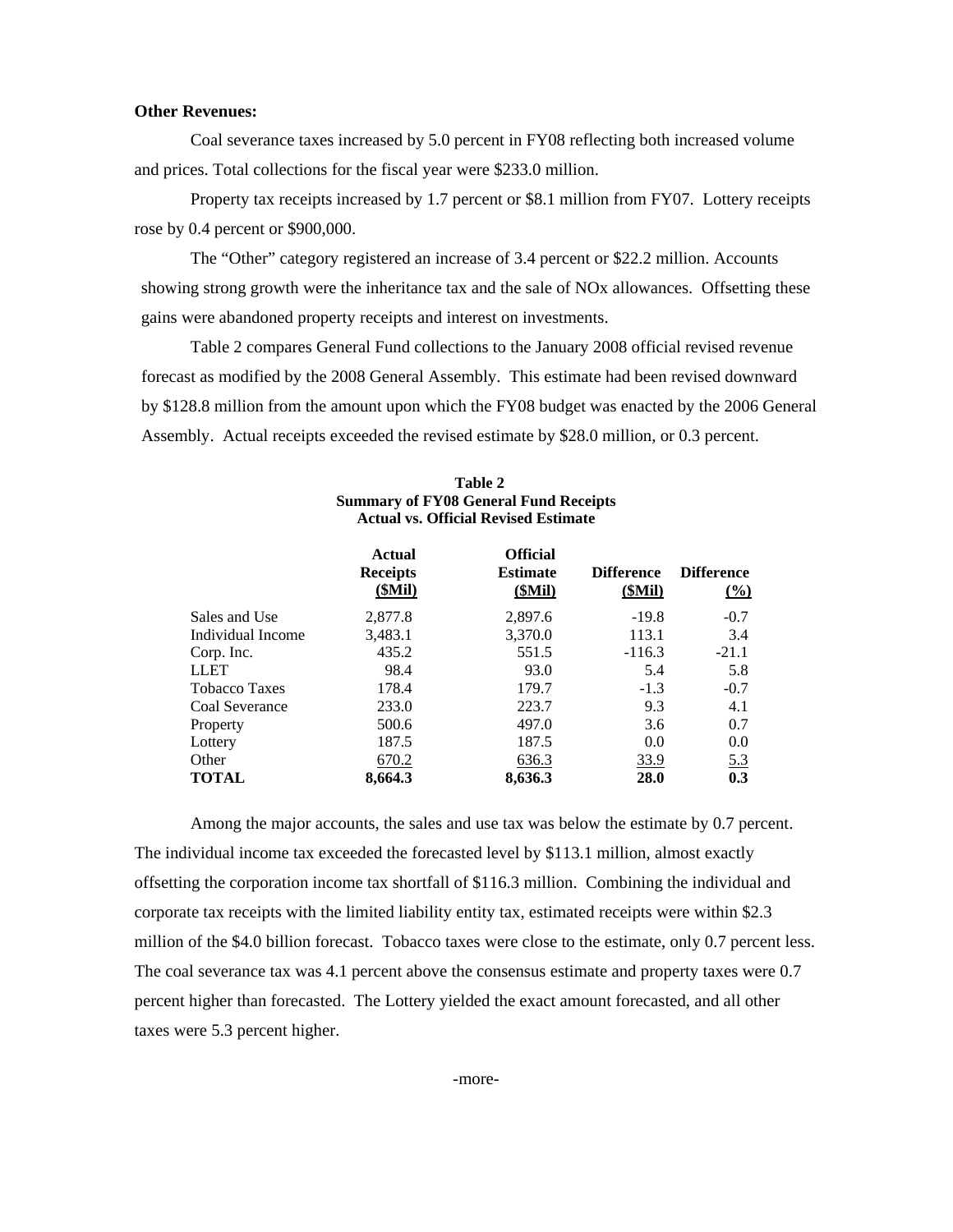Road Fund revenues for FY08 were \$1.263 billion, an increase of 3.0 percent from the previous fiscal year. The Road Fund was helped by the strong growth of motor fuels taxes resulting from statutory rate increases. Investment income and "Other" receipts also increased over FY07 but the remaining accounts, including motor vehicle usage, all saw declines. The details of Road Fund collections for FY08 and FY07 are shown in Table 3.

## **Table 3 Summary of Road Fund Receipts FY08 vs. FY07**

|                          | <b>FY 08</b><br>(SMil) | <b>FY 07</b><br>(SMil) | <b>Difference</b><br>(SMil) | <b>Difference</b><br>$(\%)$ |
|--------------------------|------------------------|------------------------|-----------------------------|-----------------------------|
| Motor Fuels              | 608.8                  | 563.4                  | 45.4                        | 8.1                         |
| Motor Vehicle Usage      | 405.8                  | 411.3                  | $-5.5$                      | $-1.3$                      |
| Motor Vehicle License    | 93.5                   | 101.7                  | $-8.2$                      | $-8.0$                      |
| Motor Vehicle Operators  | 15.4                   | 15.8                   | $-0.4$                      | $-2.8$                      |
| <b>Weight Distance</b>   | 84.4                   | 85.4                   | $-1.0$                      | $-1.3$                      |
| <b>Investment Income</b> | 19.5                   | 16.1                   | 3.4                         | 20.9                        |
| Other                    | 35.5                   | 32.2                   | <u>3.3</u>                  | 10.3                        |
| <b>TOTAL</b>             | 1,262.8                | 1.225.9                | 36.9                        | 3.0                         |

 The major taxes of the Road Fund moved in opposite directions in FY08. Motor fuels tax receipts rose by \$45.4 million or 8.1 percent. The rise in fuels tax revenue was entirely attributable to a statutorily-prescribed increase in the tax rate. This rise was partially offset by a decline in gallons sold, reflecting consumer response to high gas prices. Motor vehicle usage taxes were down by \$5.5 million for a decrease of 1.3 percent reflecting fewer vehicle sales. Motor vehicle license, motor vehicle operators, and weight distance tax receipts all experienced decreases in FY08. Investment income increased 20.9 percent on the strength of Road Fund balances.

Road Fund collections for FY08 were below the official consensus estimate issued in January 2008 by \$20.0 million, as shown in Table 4.

-more-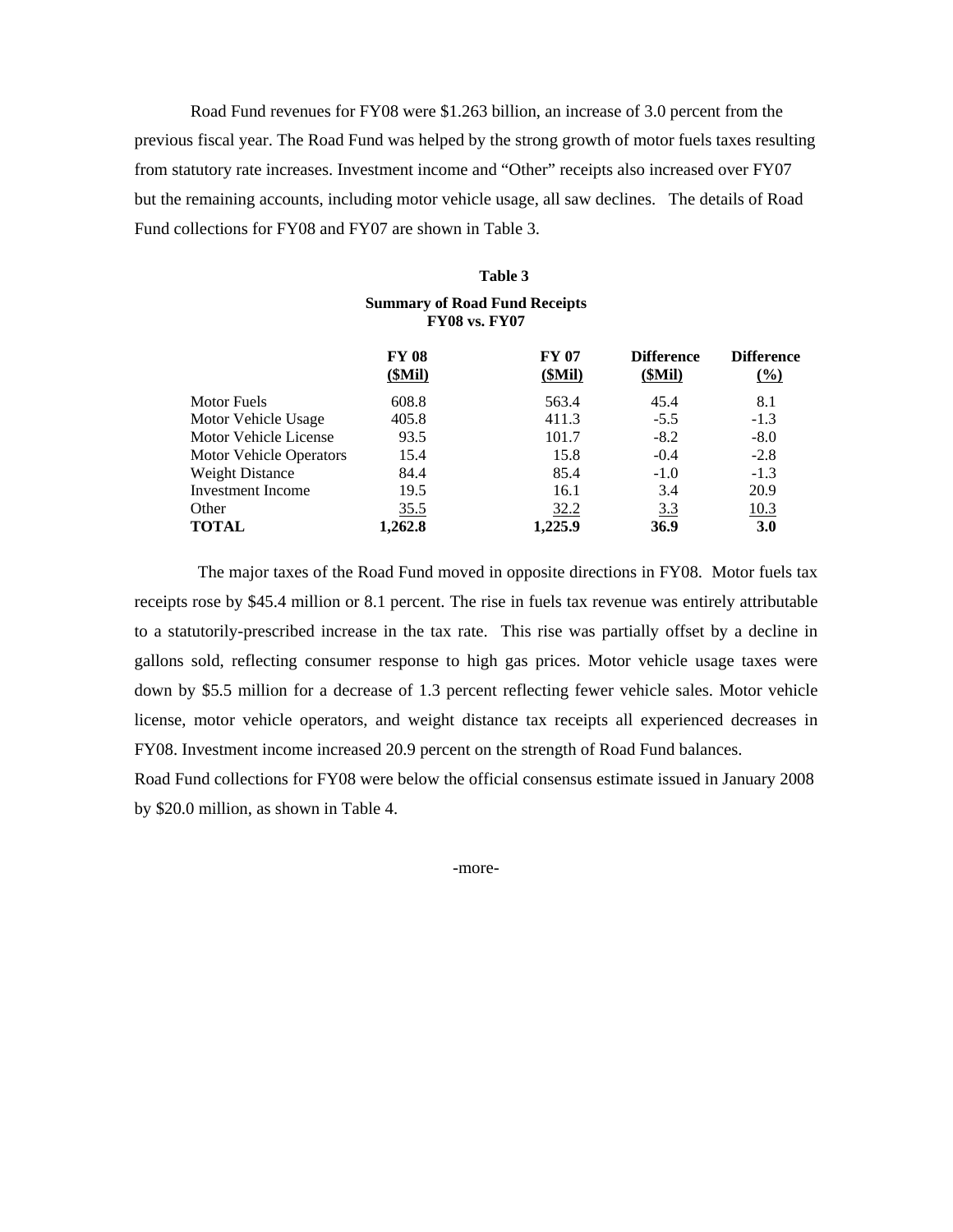#### **Table 4**

|                                | Actual          | <b>Official</b> |                                     |                     |  |
|--------------------------------|-----------------|-----------------|-------------------------------------|---------------------|--|
|                                | <b>Receipts</b> | <b>Estimate</b> | <b>Difference</b>                   | <b>Difference</b>   |  |
|                                | (SMil)          | (SMil)          | (SMil)                              | $\frac{(\%)}{(\%)}$ |  |
| Motor Fuels                    | 608.8           | 611.7           | $-2.9$                              | $-0.5$              |  |
| Motor Vehicle Usage            | 405.8           | 411.7           | $-5.9$                              | $-1.4$              |  |
| Motor Vehicle License          | 93.5            | 108.6           | $-15.1$                             | $-13.9$             |  |
| <b>Motor Vehicle Operators</b> | 15.4            | 15.4            | 0.0                                 | $-0.2$              |  |
| <b>Weight Distance</b>         | 84.4            | 85.5            | $-1.1$                              | $-1.3$              |  |
|                                |                 |                 | <b>Actual vs. Official Estimate</b> |                     |  |

Investment Income 19.5 15.8 3.7 23.2

**TOTAL** 1,262.8 1,282.8 -20.0 -1.6

### **Summary of FY08 Road Fund Receipts Actual vs. Official Estimate**

Among the major accounts, actual motor fuels tax receipts were \$2.9 million below the forecasted levels, and motor vehicle usage taxes were \$5.9 million below forecasted levels. The motor vehicle license tax accounted for \$15.1 million of the \$20.0 million Road Fund shortfall when compared to the official estimate. Motor vehicle operators, investment income, and "Other" receipts were close to the official projections.

Other 35.5 34.1 1.4 4.1

-30-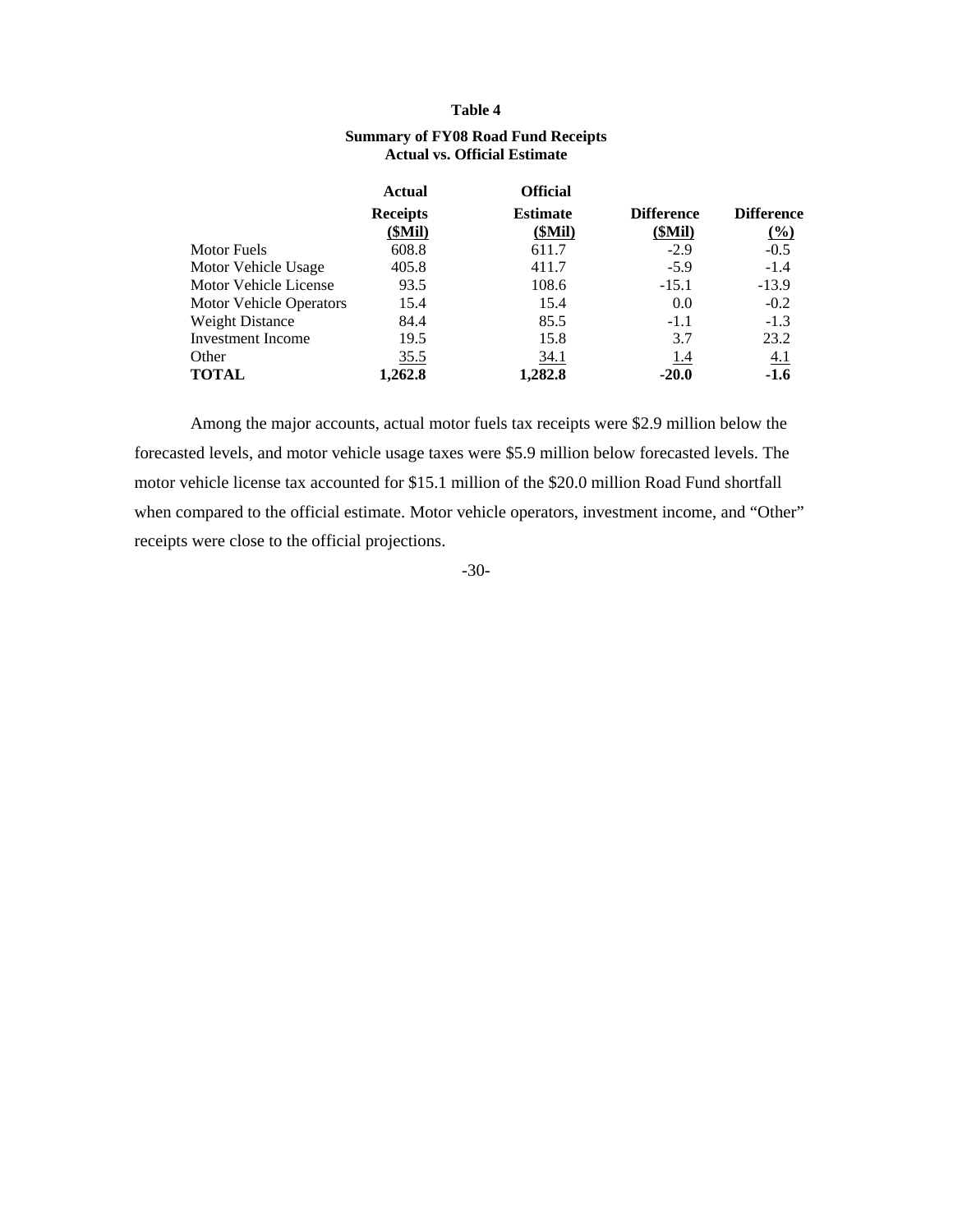#### **KENTUCKY STATE GOVERNMENT REVENUE 1. GENERAL FUND REVENUE**

| 2008<br>FY 2008<br>FY 2007<br>% Change<br>2007<br>\$874,084,212<br>\$8,664,336,663<br><b>TOTAL GENERAL FUND</b><br>\$872,957,947<br>$-0.1%$<br>\$8,573,819,250<br>1.1%<br>\$813,450,378<br>3.2%<br>\$8,329,734,971<br>\$8,233,818,722<br>1.2%<br><b>Tax Receipts</b><br>\$788,587,715<br>\$3,354,581,311<br>\$3,280,448,981<br>Sales and Gross Receipts<br>\$293,959,112<br>\$287,019,528<br>2.4%<br>2.3%<br><b>Beer Consumption</b><br>$-4.2%$<br>3.0%<br>603,791<br>630,093<br>6,535,066<br>6,344,079<br>Beer Wholesale<br>4,632,776<br>5,065,251<br>$-8.5%$<br>49.531,545<br>46,806,186<br>5.8%<br>169,547,927<br>0.5%<br>Cigarette<br>13,589,733<br>16,123,158<br>$-15.7%$<br>168,778,213<br><b>Distilled Spirits Case Sales</b><br>8,242<br>8,021<br>2.8%<br>104,154<br>98,874<br>5.3%<br><b>Distilled Spirits Consumption</b><br>817,606<br>817,324<br>0.0%<br>10,378,013<br>10,094,572<br>2.8%<br><b>Distilled Spirits Wholesale</b><br>2,114,561<br>2,025,224<br>4.4%<br>26,628,403<br>25,139,117<br>5.9%<br>12,244,677<br>27.5%<br>129,296,901<br>125,877,984<br>2.7%<br>Insurance Premium<br>15,612,355<br>578,624<br>5,327,540<br>5,489,552<br>$-3.0%$<br>Pari-Mutuel<br>610,988<br>$-5.3%$<br>15.5%<br>Race Track Admission<br>10,175<br>219,939<br>190,362<br>0<br>$\overline{a}$<br>249,042,991<br>243.046.970<br>2.5%<br>2,877,814,014<br>2,817,652,253<br>Sales and Use<br>2.1%<br>1.2%<br><b>Wine Consumption</b><br>185,495<br>198,603<br>$-6.6%$<br>2,353,476<br>2,326,331<br>Wine Wholesale<br>998,668<br>1,012,444<br>$-1.4%$<br>11,977,256<br>11,392,111<br>5.1%<br>4,985,516<br>4,428,103<br>12.6%<br>55,972,928<br>51,623,000<br><b>Telecommunications Tax</b><br>8.4%<br>778,579<br>808,671<br>$-3.7%$<br>8,894,150<br>8,636,348<br>3.0%<br><b>Other Tobacco Products</b><br>52,048,350<br>26, 142, 555<br>\$468,666,009<br>\$352,829,122<br>License and Privilege<br>99.1%<br>32.8%<br>Alc. Bev. License Suspension<br>76,111<br>$-15.9%$<br>830,310<br>64,000<br>659,151<br>26.0%<br>21,768,168<br>19,116,974<br>13.9%<br>232,977,827<br>221,952,516<br>5.0%<br>Coal Severance<br>824,669<br>146,701<br>462.1%<br>2,822,279<br>11,734,452<br>$-75.9%$<br><b>Corporation License</b><br>Corporation Organization<br>15,850<br>19,804<br>$-20.0%$<br>259,654<br>115,755<br>124.3%<br><b>Occupational Licenses</b><br>72.393<br>54,045<br>34.0%<br>191,571<br>207,198<br>$-7.5%$<br>Oil Production<br>1,171,970<br>560,485<br>109.1%<br>10,201,113<br>6,198,342<br>64.6%<br>10,850<br>245,360<br>283,675<br>Race Track License<br>0<br>$-13.5%$<br>---<br>584,558<br>215,424<br>171.4%<br>71,976,055<br>63,912,315<br>12.6%<br><b>Bank Franchise Tax</b><br>46,891<br>48,401<br>599,370<br>603,807<br>$-0.7%$<br><b>Driver License Fees</b><br>$-3.1%$<br>1,332,617<br>15.5%<br>16,360,844<br>14,822,013<br>10.4%<br><b>Minerals Severance</b><br>1,539,248<br>5,773,173<br>4,571,993<br>33,794,313<br>32,339,897<br>4.5%<br><b>Natural Gas Severance</b><br>26.3%<br>98,407,313<br><b>Limited Liability Entity</b><br>20,176,580<br>0<br>0<br>---<br>$-$ --<br>458,804,176<br>463,398,594<br>\$3,918,359,883<br>$-1.0%$<br>\$4,029,600,561<br>$-2.8%$<br>Income<br>Corporation<br>103,546,512<br>174,416,227<br>-40.6%<br>435,222,566<br>$-56.0\%$<br>988,064,957<br>288,982,367<br>3,041,535,604<br>Individual<br>355,257,664<br>22.9%<br>3,483,137,317<br>14.5%<br>\$2,025,816<br>\$5,081,483<br>\$500,646,790<br>\$492,462,208<br>$-60.1%$<br>1.7%<br>Property<br>Building & Loan Association<br>1,562,627<br>1,650,707<br>$-5.3\%$<br>2,649,630<br>-9.3%<br>2,921,484<br>237, 153, 330<br>228, 282, 174<br>General - Real<br>1,827,390<br>1,789,815<br>2.1%<br>3.9%<br>7,108,480<br>7,422,244<br>205,763,426<br>192,343,695<br>7.0%<br>General - Tangible<br>$-4.2%$<br><b>Omitted &amp; Delinquent</b><br>(9,412,161)<br>(6,636,754)<br>17,519,651<br>25,253,460<br>$-30.6%$<br>$\overline{a}$<br>36,511,473<br><b>Public Service</b><br>939,481<br>855,471<br>9.8%<br>42,588,669<br>$-14.3%$<br>Other<br>0<br>0<br>$-100.0\%$<br>1,049,281<br>1,072,725<br>$-2.2%$<br>\$3,647,806<br>\$3,961,064<br>51,001,299<br>43,578,107<br>Inheritance<br>$-7.9%$<br>17.0%<br>Miscellaneous<br>\$2,965,119<br>\$2,984,491<br>-0.6%<br>\$36,479,679<br>\$34,899,743<br>4.5%<br><b>Legal Process</b><br>1,905,080<br>2,060,900<br>$-7.6%$<br>24,060,840<br>24,788,938<br>$-2.9\%$<br>T. V. A. In Lieu Payments<br>918,640<br>12,389,344<br>10,037,326<br>1,055,161<br>14.9%<br>23.4%<br>Other<br>4,878<br>4,951<br>$-1.5%$<br>29,495<br>73,478<br>-59.9%<br><b>Nontax Receipts</b><br>\$61,015,560<br>\$84,392,259<br>$-27.7%$<br>\$330,053,277<br>\$329,944,409<br>0.0%<br><b>Departmental Fees</b><br>1,929,507<br>27,109,425<br>2,095,717<br>8.6%<br>30,382,254<br>12.1%<br><b>PSC Assessment Fee</b><br>3,630,993<br>2,297,113<br>58.1%<br>14,306,084<br>14,593,067<br>$-2.0%$<br>Fines & Forfeitures<br>2,256,287<br>2,266,528<br>$-0.5%$<br>28,118,106<br>26,606,686<br>5.7%<br>23,868,325<br>31,991,861<br>Interest on Investments<br>22,560,577<br>30,687,949<br>$-26.5%$<br>$-25.4%$<br>16,200,000<br>187,461,591<br>186,625,113<br>18,500,000<br>$-12.4%$<br>0.4%<br>Lottery<br>Sale of NOx Credits<br>922,500<br>111,000<br>731.1%<br>12,251,950<br>811,600<br>1409.6%<br>Miscellaneous<br>13,349,485<br>28,600,162<br>$-53.3%$<br>33,664,968<br>42,206,657<br>$-20.2%$ |                                 | <b>JUNE</b>   |             |          | <b>JULY THROUGH JUNE</b> |            |          |
|------------------------------------------------------------------------------------------------------------------------------------------------------------------------------------------------------------------------------------------------------------------------------------------------------------------------------------------------------------------------------------------------------------------------------------------------------------------------------------------------------------------------------------------------------------------------------------------------------------------------------------------------------------------------------------------------------------------------------------------------------------------------------------------------------------------------------------------------------------------------------------------------------------------------------------------------------------------------------------------------------------------------------------------------------------------------------------------------------------------------------------------------------------------------------------------------------------------------------------------------------------------------------------------------------------------------------------------------------------------------------------------------------------------------------------------------------------------------------------------------------------------------------------------------------------------------------------------------------------------------------------------------------------------------------------------------------------------------------------------------------------------------------------------------------------------------------------------------------------------------------------------------------------------------------------------------------------------------------------------------------------------------------------------------------------------------------------------------------------------------------------------------------------------------------------------------------------------------------------------------------------------------------------------------------------------------------------------------------------------------------------------------------------------------------------------------------------------------------------------------------------------------------------------------------------------------------------------------------------------------------------------------------------------------------------------------------------------------------------------------------------------------------------------------------------------------------------------------------------------------------------------------------------------------------------------------------------------------------------------------------------------------------------------------------------------------------------------------------------------------------------------------------------------------------------------------------------------------------------------------------------------------------------------------------------------------------------------------------------------------------------------------------------------------------------------------------------------------------------------------------------------------------------------------------------------------------------------------------------------------------------------------------------------------------------------------------------------------------------------------------------------------------------------------------------------------------------------------------------------------------------------------------------------------------------------------------------------------------------------------------------------------------------------------------------------------------------------------------------------------------------------------------------------------------------------------------------------------------------------------------------------------------------------------------------------------------------------------------------------------------------------------------------------------------------------------------------------------------------------------------------------------------------------------------------------------------------------------------------------------------------------------------------------------------------------------------------------------------------------------------------------------------------------------------------------------------------------------------------------------------------------------------------------------------------------------------------------------------------------------------------------------------------------------------------------------------------------------------------------------------------------------------------------------------------------------------------------------------------------------------------------------------------------------------------------------------------------------------------------------------------------------------|---------------------------------|---------------|-------------|----------|--------------------------|------------|----------|
|                                                                                                                                                                                                                                                                                                                                                                                                                                                                                                                                                                                                                                                                                                                                                                                                                                                                                                                                                                                                                                                                                                                                                                                                                                                                                                                                                                                                                                                                                                                                                                                                                                                                                                                                                                                                                                                                                                                                                                                                                                                                                                                                                                                                                                                                                                                                                                                                                                                                                                                                                                                                                                                                                                                                                                                                                                                                                                                                                                                                                                                                                                                                                                                                                                                                                                                                                                                                                                                                                                                                                                                                                                                                                                                                                                                                                                                                                                                                                                                                                                                                                                                                                                                                                                                                                                                                                                                                                                                                                                                                                                                                                                                                                                                                                                                                                                                                                                                                                                                                                                                                                                                                                                                                                                                                                                                                                                                                      |                                 |               |             | % Change |                          |            |          |
|                                                                                                                                                                                                                                                                                                                                                                                                                                                                                                                                                                                                                                                                                                                                                                                                                                                                                                                                                                                                                                                                                                                                                                                                                                                                                                                                                                                                                                                                                                                                                                                                                                                                                                                                                                                                                                                                                                                                                                                                                                                                                                                                                                                                                                                                                                                                                                                                                                                                                                                                                                                                                                                                                                                                                                                                                                                                                                                                                                                                                                                                                                                                                                                                                                                                                                                                                                                                                                                                                                                                                                                                                                                                                                                                                                                                                                                                                                                                                                                                                                                                                                                                                                                                                                                                                                                                                                                                                                                                                                                                                                                                                                                                                                                                                                                                                                                                                                                                                                                                                                                                                                                                                                                                                                                                                                                                                                                                      |                                 |               |             |          |                          |            |          |
|                                                                                                                                                                                                                                                                                                                                                                                                                                                                                                                                                                                                                                                                                                                                                                                                                                                                                                                                                                                                                                                                                                                                                                                                                                                                                                                                                                                                                                                                                                                                                                                                                                                                                                                                                                                                                                                                                                                                                                                                                                                                                                                                                                                                                                                                                                                                                                                                                                                                                                                                                                                                                                                                                                                                                                                                                                                                                                                                                                                                                                                                                                                                                                                                                                                                                                                                                                                                                                                                                                                                                                                                                                                                                                                                                                                                                                                                                                                                                                                                                                                                                                                                                                                                                                                                                                                                                                                                                                                                                                                                                                                                                                                                                                                                                                                                                                                                                                                                                                                                                                                                                                                                                                                                                                                                                                                                                                                                      |                                 |               |             |          |                          |            |          |
|                                                                                                                                                                                                                                                                                                                                                                                                                                                                                                                                                                                                                                                                                                                                                                                                                                                                                                                                                                                                                                                                                                                                                                                                                                                                                                                                                                                                                                                                                                                                                                                                                                                                                                                                                                                                                                                                                                                                                                                                                                                                                                                                                                                                                                                                                                                                                                                                                                                                                                                                                                                                                                                                                                                                                                                                                                                                                                                                                                                                                                                                                                                                                                                                                                                                                                                                                                                                                                                                                                                                                                                                                                                                                                                                                                                                                                                                                                                                                                                                                                                                                                                                                                                                                                                                                                                                                                                                                                                                                                                                                                                                                                                                                                                                                                                                                                                                                                                                                                                                                                                                                                                                                                                                                                                                                                                                                                                                      |                                 |               |             |          |                          |            |          |
|                                                                                                                                                                                                                                                                                                                                                                                                                                                                                                                                                                                                                                                                                                                                                                                                                                                                                                                                                                                                                                                                                                                                                                                                                                                                                                                                                                                                                                                                                                                                                                                                                                                                                                                                                                                                                                                                                                                                                                                                                                                                                                                                                                                                                                                                                                                                                                                                                                                                                                                                                                                                                                                                                                                                                                                                                                                                                                                                                                                                                                                                                                                                                                                                                                                                                                                                                                                                                                                                                                                                                                                                                                                                                                                                                                                                                                                                                                                                                                                                                                                                                                                                                                                                                                                                                                                                                                                                                                                                                                                                                                                                                                                                                                                                                                                                                                                                                                                                                                                                                                                                                                                                                                                                                                                                                                                                                                                                      |                                 |               |             |          |                          |            |          |
|                                                                                                                                                                                                                                                                                                                                                                                                                                                                                                                                                                                                                                                                                                                                                                                                                                                                                                                                                                                                                                                                                                                                                                                                                                                                                                                                                                                                                                                                                                                                                                                                                                                                                                                                                                                                                                                                                                                                                                                                                                                                                                                                                                                                                                                                                                                                                                                                                                                                                                                                                                                                                                                                                                                                                                                                                                                                                                                                                                                                                                                                                                                                                                                                                                                                                                                                                                                                                                                                                                                                                                                                                                                                                                                                                                                                                                                                                                                                                                                                                                                                                                                                                                                                                                                                                                                                                                                                                                                                                                                                                                                                                                                                                                                                                                                                                                                                                                                                                                                                                                                                                                                                                                                                                                                                                                                                                                                                      |                                 |               |             |          |                          |            |          |
|                                                                                                                                                                                                                                                                                                                                                                                                                                                                                                                                                                                                                                                                                                                                                                                                                                                                                                                                                                                                                                                                                                                                                                                                                                                                                                                                                                                                                                                                                                                                                                                                                                                                                                                                                                                                                                                                                                                                                                                                                                                                                                                                                                                                                                                                                                                                                                                                                                                                                                                                                                                                                                                                                                                                                                                                                                                                                                                                                                                                                                                                                                                                                                                                                                                                                                                                                                                                                                                                                                                                                                                                                                                                                                                                                                                                                                                                                                                                                                                                                                                                                                                                                                                                                                                                                                                                                                                                                                                                                                                                                                                                                                                                                                                                                                                                                                                                                                                                                                                                                                                                                                                                                                                                                                                                                                                                                                                                      |                                 |               |             |          |                          |            |          |
|                                                                                                                                                                                                                                                                                                                                                                                                                                                                                                                                                                                                                                                                                                                                                                                                                                                                                                                                                                                                                                                                                                                                                                                                                                                                                                                                                                                                                                                                                                                                                                                                                                                                                                                                                                                                                                                                                                                                                                                                                                                                                                                                                                                                                                                                                                                                                                                                                                                                                                                                                                                                                                                                                                                                                                                                                                                                                                                                                                                                                                                                                                                                                                                                                                                                                                                                                                                                                                                                                                                                                                                                                                                                                                                                                                                                                                                                                                                                                                                                                                                                                                                                                                                                                                                                                                                                                                                                                                                                                                                                                                                                                                                                                                                                                                                                                                                                                                                                                                                                                                                                                                                                                                                                                                                                                                                                                                                                      |                                 |               |             |          |                          |            |          |
|                                                                                                                                                                                                                                                                                                                                                                                                                                                                                                                                                                                                                                                                                                                                                                                                                                                                                                                                                                                                                                                                                                                                                                                                                                                                                                                                                                                                                                                                                                                                                                                                                                                                                                                                                                                                                                                                                                                                                                                                                                                                                                                                                                                                                                                                                                                                                                                                                                                                                                                                                                                                                                                                                                                                                                                                                                                                                                                                                                                                                                                                                                                                                                                                                                                                                                                                                                                                                                                                                                                                                                                                                                                                                                                                                                                                                                                                                                                                                                                                                                                                                                                                                                                                                                                                                                                                                                                                                                                                                                                                                                                                                                                                                                                                                                                                                                                                                                                                                                                                                                                                                                                                                                                                                                                                                                                                                                                                      |                                 |               |             |          |                          |            |          |
|                                                                                                                                                                                                                                                                                                                                                                                                                                                                                                                                                                                                                                                                                                                                                                                                                                                                                                                                                                                                                                                                                                                                                                                                                                                                                                                                                                                                                                                                                                                                                                                                                                                                                                                                                                                                                                                                                                                                                                                                                                                                                                                                                                                                                                                                                                                                                                                                                                                                                                                                                                                                                                                                                                                                                                                                                                                                                                                                                                                                                                                                                                                                                                                                                                                                                                                                                                                                                                                                                                                                                                                                                                                                                                                                                                                                                                                                                                                                                                                                                                                                                                                                                                                                                                                                                                                                                                                                                                                                                                                                                                                                                                                                                                                                                                                                                                                                                                                                                                                                                                                                                                                                                                                                                                                                                                                                                                                                      |                                 |               |             |          |                          |            |          |
|                                                                                                                                                                                                                                                                                                                                                                                                                                                                                                                                                                                                                                                                                                                                                                                                                                                                                                                                                                                                                                                                                                                                                                                                                                                                                                                                                                                                                                                                                                                                                                                                                                                                                                                                                                                                                                                                                                                                                                                                                                                                                                                                                                                                                                                                                                                                                                                                                                                                                                                                                                                                                                                                                                                                                                                                                                                                                                                                                                                                                                                                                                                                                                                                                                                                                                                                                                                                                                                                                                                                                                                                                                                                                                                                                                                                                                                                                                                                                                                                                                                                                                                                                                                                                                                                                                                                                                                                                                                                                                                                                                                                                                                                                                                                                                                                                                                                                                                                                                                                                                                                                                                                                                                                                                                                                                                                                                                                      |                                 |               |             |          |                          |            |          |
|                                                                                                                                                                                                                                                                                                                                                                                                                                                                                                                                                                                                                                                                                                                                                                                                                                                                                                                                                                                                                                                                                                                                                                                                                                                                                                                                                                                                                                                                                                                                                                                                                                                                                                                                                                                                                                                                                                                                                                                                                                                                                                                                                                                                                                                                                                                                                                                                                                                                                                                                                                                                                                                                                                                                                                                                                                                                                                                                                                                                                                                                                                                                                                                                                                                                                                                                                                                                                                                                                                                                                                                                                                                                                                                                                                                                                                                                                                                                                                                                                                                                                                                                                                                                                                                                                                                                                                                                                                                                                                                                                                                                                                                                                                                                                                                                                                                                                                                                                                                                                                                                                                                                                                                                                                                                                                                                                                                                      |                                 |               |             |          |                          |            |          |
|                                                                                                                                                                                                                                                                                                                                                                                                                                                                                                                                                                                                                                                                                                                                                                                                                                                                                                                                                                                                                                                                                                                                                                                                                                                                                                                                                                                                                                                                                                                                                                                                                                                                                                                                                                                                                                                                                                                                                                                                                                                                                                                                                                                                                                                                                                                                                                                                                                                                                                                                                                                                                                                                                                                                                                                                                                                                                                                                                                                                                                                                                                                                                                                                                                                                                                                                                                                                                                                                                                                                                                                                                                                                                                                                                                                                                                                                                                                                                                                                                                                                                                                                                                                                                                                                                                                                                                                                                                                                                                                                                                                                                                                                                                                                                                                                                                                                                                                                                                                                                                                                                                                                                                                                                                                                                                                                                                                                      |                                 |               |             |          |                          |            |          |
|                                                                                                                                                                                                                                                                                                                                                                                                                                                                                                                                                                                                                                                                                                                                                                                                                                                                                                                                                                                                                                                                                                                                                                                                                                                                                                                                                                                                                                                                                                                                                                                                                                                                                                                                                                                                                                                                                                                                                                                                                                                                                                                                                                                                                                                                                                                                                                                                                                                                                                                                                                                                                                                                                                                                                                                                                                                                                                                                                                                                                                                                                                                                                                                                                                                                                                                                                                                                                                                                                                                                                                                                                                                                                                                                                                                                                                                                                                                                                                                                                                                                                                                                                                                                                                                                                                                                                                                                                                                                                                                                                                                                                                                                                                                                                                                                                                                                                                                                                                                                                                                                                                                                                                                                                                                                                                                                                                                                      |                                 |               |             |          |                          |            |          |
|                                                                                                                                                                                                                                                                                                                                                                                                                                                                                                                                                                                                                                                                                                                                                                                                                                                                                                                                                                                                                                                                                                                                                                                                                                                                                                                                                                                                                                                                                                                                                                                                                                                                                                                                                                                                                                                                                                                                                                                                                                                                                                                                                                                                                                                                                                                                                                                                                                                                                                                                                                                                                                                                                                                                                                                                                                                                                                                                                                                                                                                                                                                                                                                                                                                                                                                                                                                                                                                                                                                                                                                                                                                                                                                                                                                                                                                                                                                                                                                                                                                                                                                                                                                                                                                                                                                                                                                                                                                                                                                                                                                                                                                                                                                                                                                                                                                                                                                                                                                                                                                                                                                                                                                                                                                                                                                                                                                                      |                                 |               |             |          |                          |            |          |
|                                                                                                                                                                                                                                                                                                                                                                                                                                                                                                                                                                                                                                                                                                                                                                                                                                                                                                                                                                                                                                                                                                                                                                                                                                                                                                                                                                                                                                                                                                                                                                                                                                                                                                                                                                                                                                                                                                                                                                                                                                                                                                                                                                                                                                                                                                                                                                                                                                                                                                                                                                                                                                                                                                                                                                                                                                                                                                                                                                                                                                                                                                                                                                                                                                                                                                                                                                                                                                                                                                                                                                                                                                                                                                                                                                                                                                                                                                                                                                                                                                                                                                                                                                                                                                                                                                                                                                                                                                                                                                                                                                                                                                                                                                                                                                                                                                                                                                                                                                                                                                                                                                                                                                                                                                                                                                                                                                                                      |                                 |               |             |          |                          |            |          |
|                                                                                                                                                                                                                                                                                                                                                                                                                                                                                                                                                                                                                                                                                                                                                                                                                                                                                                                                                                                                                                                                                                                                                                                                                                                                                                                                                                                                                                                                                                                                                                                                                                                                                                                                                                                                                                                                                                                                                                                                                                                                                                                                                                                                                                                                                                                                                                                                                                                                                                                                                                                                                                                                                                                                                                                                                                                                                                                                                                                                                                                                                                                                                                                                                                                                                                                                                                                                                                                                                                                                                                                                                                                                                                                                                                                                                                                                                                                                                                                                                                                                                                                                                                                                                                                                                                                                                                                                                                                                                                                                                                                                                                                                                                                                                                                                                                                                                                                                                                                                                                                                                                                                                                                                                                                                                                                                                                                                      |                                 |               |             |          |                          |            |          |
|                                                                                                                                                                                                                                                                                                                                                                                                                                                                                                                                                                                                                                                                                                                                                                                                                                                                                                                                                                                                                                                                                                                                                                                                                                                                                                                                                                                                                                                                                                                                                                                                                                                                                                                                                                                                                                                                                                                                                                                                                                                                                                                                                                                                                                                                                                                                                                                                                                                                                                                                                                                                                                                                                                                                                                                                                                                                                                                                                                                                                                                                                                                                                                                                                                                                                                                                                                                                                                                                                                                                                                                                                                                                                                                                                                                                                                                                                                                                                                                                                                                                                                                                                                                                                                                                                                                                                                                                                                                                                                                                                                                                                                                                                                                                                                                                                                                                                                                                                                                                                                                                                                                                                                                                                                                                                                                                                                                                      |                                 |               |             |          |                          |            |          |
|                                                                                                                                                                                                                                                                                                                                                                                                                                                                                                                                                                                                                                                                                                                                                                                                                                                                                                                                                                                                                                                                                                                                                                                                                                                                                                                                                                                                                                                                                                                                                                                                                                                                                                                                                                                                                                                                                                                                                                                                                                                                                                                                                                                                                                                                                                                                                                                                                                                                                                                                                                                                                                                                                                                                                                                                                                                                                                                                                                                                                                                                                                                                                                                                                                                                                                                                                                                                                                                                                                                                                                                                                                                                                                                                                                                                                                                                                                                                                                                                                                                                                                                                                                                                                                                                                                                                                                                                                                                                                                                                                                                                                                                                                                                                                                                                                                                                                                                                                                                                                                                                                                                                                                                                                                                                                                                                                                                                      |                                 |               |             |          |                          |            |          |
|                                                                                                                                                                                                                                                                                                                                                                                                                                                                                                                                                                                                                                                                                                                                                                                                                                                                                                                                                                                                                                                                                                                                                                                                                                                                                                                                                                                                                                                                                                                                                                                                                                                                                                                                                                                                                                                                                                                                                                                                                                                                                                                                                                                                                                                                                                                                                                                                                                                                                                                                                                                                                                                                                                                                                                                                                                                                                                                                                                                                                                                                                                                                                                                                                                                                                                                                                                                                                                                                                                                                                                                                                                                                                                                                                                                                                                                                                                                                                                                                                                                                                                                                                                                                                                                                                                                                                                                                                                                                                                                                                                                                                                                                                                                                                                                                                                                                                                                                                                                                                                                                                                                                                                                                                                                                                                                                                                                                      |                                 |               |             |          |                          |            |          |
|                                                                                                                                                                                                                                                                                                                                                                                                                                                                                                                                                                                                                                                                                                                                                                                                                                                                                                                                                                                                                                                                                                                                                                                                                                                                                                                                                                                                                                                                                                                                                                                                                                                                                                                                                                                                                                                                                                                                                                                                                                                                                                                                                                                                                                                                                                                                                                                                                                                                                                                                                                                                                                                                                                                                                                                                                                                                                                                                                                                                                                                                                                                                                                                                                                                                                                                                                                                                                                                                                                                                                                                                                                                                                                                                                                                                                                                                                                                                                                                                                                                                                                                                                                                                                                                                                                                                                                                                                                                                                                                                                                                                                                                                                                                                                                                                                                                                                                                                                                                                                                                                                                                                                                                                                                                                                                                                                                                                      |                                 |               |             |          |                          |            |          |
|                                                                                                                                                                                                                                                                                                                                                                                                                                                                                                                                                                                                                                                                                                                                                                                                                                                                                                                                                                                                                                                                                                                                                                                                                                                                                                                                                                                                                                                                                                                                                                                                                                                                                                                                                                                                                                                                                                                                                                                                                                                                                                                                                                                                                                                                                                                                                                                                                                                                                                                                                                                                                                                                                                                                                                                                                                                                                                                                                                                                                                                                                                                                                                                                                                                                                                                                                                                                                                                                                                                                                                                                                                                                                                                                                                                                                                                                                                                                                                                                                                                                                                                                                                                                                                                                                                                                                                                                                                                                                                                                                                                                                                                                                                                                                                                                                                                                                                                                                                                                                                                                                                                                                                                                                                                                                                                                                                                                      |                                 |               |             |          |                          |            |          |
|                                                                                                                                                                                                                                                                                                                                                                                                                                                                                                                                                                                                                                                                                                                                                                                                                                                                                                                                                                                                                                                                                                                                                                                                                                                                                                                                                                                                                                                                                                                                                                                                                                                                                                                                                                                                                                                                                                                                                                                                                                                                                                                                                                                                                                                                                                                                                                                                                                                                                                                                                                                                                                                                                                                                                                                                                                                                                                                                                                                                                                                                                                                                                                                                                                                                                                                                                                                                                                                                                                                                                                                                                                                                                                                                                                                                                                                                                                                                                                                                                                                                                                                                                                                                                                                                                                                                                                                                                                                                                                                                                                                                                                                                                                                                                                                                                                                                                                                                                                                                                                                                                                                                                                                                                                                                                                                                                                                                      |                                 |               |             |          |                          |            |          |
|                                                                                                                                                                                                                                                                                                                                                                                                                                                                                                                                                                                                                                                                                                                                                                                                                                                                                                                                                                                                                                                                                                                                                                                                                                                                                                                                                                                                                                                                                                                                                                                                                                                                                                                                                                                                                                                                                                                                                                                                                                                                                                                                                                                                                                                                                                                                                                                                                                                                                                                                                                                                                                                                                                                                                                                                                                                                                                                                                                                                                                                                                                                                                                                                                                                                                                                                                                                                                                                                                                                                                                                                                                                                                                                                                                                                                                                                                                                                                                                                                                                                                                                                                                                                                                                                                                                                                                                                                                                                                                                                                                                                                                                                                                                                                                                                                                                                                                                                                                                                                                                                                                                                                                                                                                                                                                                                                                                                      |                                 |               |             |          |                          |            |          |
|                                                                                                                                                                                                                                                                                                                                                                                                                                                                                                                                                                                                                                                                                                                                                                                                                                                                                                                                                                                                                                                                                                                                                                                                                                                                                                                                                                                                                                                                                                                                                                                                                                                                                                                                                                                                                                                                                                                                                                                                                                                                                                                                                                                                                                                                                                                                                                                                                                                                                                                                                                                                                                                                                                                                                                                                                                                                                                                                                                                                                                                                                                                                                                                                                                                                                                                                                                                                                                                                                                                                                                                                                                                                                                                                                                                                                                                                                                                                                                                                                                                                                                                                                                                                                                                                                                                                                                                                                                                                                                                                                                                                                                                                                                                                                                                                                                                                                                                                                                                                                                                                                                                                                                                                                                                                                                                                                                                                      |                                 |               |             |          |                          |            |          |
|                                                                                                                                                                                                                                                                                                                                                                                                                                                                                                                                                                                                                                                                                                                                                                                                                                                                                                                                                                                                                                                                                                                                                                                                                                                                                                                                                                                                                                                                                                                                                                                                                                                                                                                                                                                                                                                                                                                                                                                                                                                                                                                                                                                                                                                                                                                                                                                                                                                                                                                                                                                                                                                                                                                                                                                                                                                                                                                                                                                                                                                                                                                                                                                                                                                                                                                                                                                                                                                                                                                                                                                                                                                                                                                                                                                                                                                                                                                                                                                                                                                                                                                                                                                                                                                                                                                                                                                                                                                                                                                                                                                                                                                                                                                                                                                                                                                                                                                                                                                                                                                                                                                                                                                                                                                                                                                                                                                                      |                                 |               |             |          |                          |            |          |
|                                                                                                                                                                                                                                                                                                                                                                                                                                                                                                                                                                                                                                                                                                                                                                                                                                                                                                                                                                                                                                                                                                                                                                                                                                                                                                                                                                                                                                                                                                                                                                                                                                                                                                                                                                                                                                                                                                                                                                                                                                                                                                                                                                                                                                                                                                                                                                                                                                                                                                                                                                                                                                                                                                                                                                                                                                                                                                                                                                                                                                                                                                                                                                                                                                                                                                                                                                                                                                                                                                                                                                                                                                                                                                                                                                                                                                                                                                                                                                                                                                                                                                                                                                                                                                                                                                                                                                                                                                                                                                                                                                                                                                                                                                                                                                                                                                                                                                                                                                                                                                                                                                                                                                                                                                                                                                                                                                                                      |                                 |               |             |          |                          |            |          |
|                                                                                                                                                                                                                                                                                                                                                                                                                                                                                                                                                                                                                                                                                                                                                                                                                                                                                                                                                                                                                                                                                                                                                                                                                                                                                                                                                                                                                                                                                                                                                                                                                                                                                                                                                                                                                                                                                                                                                                                                                                                                                                                                                                                                                                                                                                                                                                                                                                                                                                                                                                                                                                                                                                                                                                                                                                                                                                                                                                                                                                                                                                                                                                                                                                                                                                                                                                                                                                                                                                                                                                                                                                                                                                                                                                                                                                                                                                                                                                                                                                                                                                                                                                                                                                                                                                                                                                                                                                                                                                                                                                                                                                                                                                                                                                                                                                                                                                                                                                                                                                                                                                                                                                                                                                                                                                                                                                                                      |                                 |               |             |          |                          |            |          |
|                                                                                                                                                                                                                                                                                                                                                                                                                                                                                                                                                                                                                                                                                                                                                                                                                                                                                                                                                                                                                                                                                                                                                                                                                                                                                                                                                                                                                                                                                                                                                                                                                                                                                                                                                                                                                                                                                                                                                                                                                                                                                                                                                                                                                                                                                                                                                                                                                                                                                                                                                                                                                                                                                                                                                                                                                                                                                                                                                                                                                                                                                                                                                                                                                                                                                                                                                                                                                                                                                                                                                                                                                                                                                                                                                                                                                                                                                                                                                                                                                                                                                                                                                                                                                                                                                                                                                                                                                                                                                                                                                                                                                                                                                                                                                                                                                                                                                                                                                                                                                                                                                                                                                                                                                                                                                                                                                                                                      |                                 |               |             |          |                          |            |          |
|                                                                                                                                                                                                                                                                                                                                                                                                                                                                                                                                                                                                                                                                                                                                                                                                                                                                                                                                                                                                                                                                                                                                                                                                                                                                                                                                                                                                                                                                                                                                                                                                                                                                                                                                                                                                                                                                                                                                                                                                                                                                                                                                                                                                                                                                                                                                                                                                                                                                                                                                                                                                                                                                                                                                                                                                                                                                                                                                                                                                                                                                                                                                                                                                                                                                                                                                                                                                                                                                                                                                                                                                                                                                                                                                                                                                                                                                                                                                                                                                                                                                                                                                                                                                                                                                                                                                                                                                                                                                                                                                                                                                                                                                                                                                                                                                                                                                                                                                                                                                                                                                                                                                                                                                                                                                                                                                                                                                      |                                 |               |             |          |                          |            |          |
|                                                                                                                                                                                                                                                                                                                                                                                                                                                                                                                                                                                                                                                                                                                                                                                                                                                                                                                                                                                                                                                                                                                                                                                                                                                                                                                                                                                                                                                                                                                                                                                                                                                                                                                                                                                                                                                                                                                                                                                                                                                                                                                                                                                                                                                                                                                                                                                                                                                                                                                                                                                                                                                                                                                                                                                                                                                                                                                                                                                                                                                                                                                                                                                                                                                                                                                                                                                                                                                                                                                                                                                                                                                                                                                                                                                                                                                                                                                                                                                                                                                                                                                                                                                                                                                                                                                                                                                                                                                                                                                                                                                                                                                                                                                                                                                                                                                                                                                                                                                                                                                                                                                                                                                                                                                                                                                                                                                                      |                                 |               |             |          |                          |            |          |
|                                                                                                                                                                                                                                                                                                                                                                                                                                                                                                                                                                                                                                                                                                                                                                                                                                                                                                                                                                                                                                                                                                                                                                                                                                                                                                                                                                                                                                                                                                                                                                                                                                                                                                                                                                                                                                                                                                                                                                                                                                                                                                                                                                                                                                                                                                                                                                                                                                                                                                                                                                                                                                                                                                                                                                                                                                                                                                                                                                                                                                                                                                                                                                                                                                                                                                                                                                                                                                                                                                                                                                                                                                                                                                                                                                                                                                                                                                                                                                                                                                                                                                                                                                                                                                                                                                                                                                                                                                                                                                                                                                                                                                                                                                                                                                                                                                                                                                                                                                                                                                                                                                                                                                                                                                                                                                                                                                                                      |                                 |               |             |          |                          |            |          |
|                                                                                                                                                                                                                                                                                                                                                                                                                                                                                                                                                                                                                                                                                                                                                                                                                                                                                                                                                                                                                                                                                                                                                                                                                                                                                                                                                                                                                                                                                                                                                                                                                                                                                                                                                                                                                                                                                                                                                                                                                                                                                                                                                                                                                                                                                                                                                                                                                                                                                                                                                                                                                                                                                                                                                                                                                                                                                                                                                                                                                                                                                                                                                                                                                                                                                                                                                                                                                                                                                                                                                                                                                                                                                                                                                                                                                                                                                                                                                                                                                                                                                                                                                                                                                                                                                                                                                                                                                                                                                                                                                                                                                                                                                                                                                                                                                                                                                                                                                                                                                                                                                                                                                                                                                                                                                                                                                                                                      |                                 |               |             |          |                          |            |          |
|                                                                                                                                                                                                                                                                                                                                                                                                                                                                                                                                                                                                                                                                                                                                                                                                                                                                                                                                                                                                                                                                                                                                                                                                                                                                                                                                                                                                                                                                                                                                                                                                                                                                                                                                                                                                                                                                                                                                                                                                                                                                                                                                                                                                                                                                                                                                                                                                                                                                                                                                                                                                                                                                                                                                                                                                                                                                                                                                                                                                                                                                                                                                                                                                                                                                                                                                                                                                                                                                                                                                                                                                                                                                                                                                                                                                                                                                                                                                                                                                                                                                                                                                                                                                                                                                                                                                                                                                                                                                                                                                                                                                                                                                                                                                                                                                                                                                                                                                                                                                                                                                                                                                                                                                                                                                                                                                                                                                      |                                 |               |             |          |                          |            |          |
|                                                                                                                                                                                                                                                                                                                                                                                                                                                                                                                                                                                                                                                                                                                                                                                                                                                                                                                                                                                                                                                                                                                                                                                                                                                                                                                                                                                                                                                                                                                                                                                                                                                                                                                                                                                                                                                                                                                                                                                                                                                                                                                                                                                                                                                                                                                                                                                                                                                                                                                                                                                                                                                                                                                                                                                                                                                                                                                                                                                                                                                                                                                                                                                                                                                                                                                                                                                                                                                                                                                                                                                                                                                                                                                                                                                                                                                                                                                                                                                                                                                                                                                                                                                                                                                                                                                                                                                                                                                                                                                                                                                                                                                                                                                                                                                                                                                                                                                                                                                                                                                                                                                                                                                                                                                                                                                                                                                                      |                                 |               |             |          |                          |            |          |
|                                                                                                                                                                                                                                                                                                                                                                                                                                                                                                                                                                                                                                                                                                                                                                                                                                                                                                                                                                                                                                                                                                                                                                                                                                                                                                                                                                                                                                                                                                                                                                                                                                                                                                                                                                                                                                                                                                                                                                                                                                                                                                                                                                                                                                                                                                                                                                                                                                                                                                                                                                                                                                                                                                                                                                                                                                                                                                                                                                                                                                                                                                                                                                                                                                                                                                                                                                                                                                                                                                                                                                                                                                                                                                                                                                                                                                                                                                                                                                                                                                                                                                                                                                                                                                                                                                                                                                                                                                                                                                                                                                                                                                                                                                                                                                                                                                                                                                                                                                                                                                                                                                                                                                                                                                                                                                                                                                                                      |                                 |               |             |          |                          |            |          |
|                                                                                                                                                                                                                                                                                                                                                                                                                                                                                                                                                                                                                                                                                                                                                                                                                                                                                                                                                                                                                                                                                                                                                                                                                                                                                                                                                                                                                                                                                                                                                                                                                                                                                                                                                                                                                                                                                                                                                                                                                                                                                                                                                                                                                                                                                                                                                                                                                                                                                                                                                                                                                                                                                                                                                                                                                                                                                                                                                                                                                                                                                                                                                                                                                                                                                                                                                                                                                                                                                                                                                                                                                                                                                                                                                                                                                                                                                                                                                                                                                                                                                                                                                                                                                                                                                                                                                                                                                                                                                                                                                                                                                                                                                                                                                                                                                                                                                                                                                                                                                                                                                                                                                                                                                                                                                                                                                                                                      |                                 |               |             |          |                          |            |          |
|                                                                                                                                                                                                                                                                                                                                                                                                                                                                                                                                                                                                                                                                                                                                                                                                                                                                                                                                                                                                                                                                                                                                                                                                                                                                                                                                                                                                                                                                                                                                                                                                                                                                                                                                                                                                                                                                                                                                                                                                                                                                                                                                                                                                                                                                                                                                                                                                                                                                                                                                                                                                                                                                                                                                                                                                                                                                                                                                                                                                                                                                                                                                                                                                                                                                                                                                                                                                                                                                                                                                                                                                                                                                                                                                                                                                                                                                                                                                                                                                                                                                                                                                                                                                                                                                                                                                                                                                                                                                                                                                                                                                                                                                                                                                                                                                                                                                                                                                                                                                                                                                                                                                                                                                                                                                                                                                                                                                      |                                 |               |             |          |                          |            |          |
|                                                                                                                                                                                                                                                                                                                                                                                                                                                                                                                                                                                                                                                                                                                                                                                                                                                                                                                                                                                                                                                                                                                                                                                                                                                                                                                                                                                                                                                                                                                                                                                                                                                                                                                                                                                                                                                                                                                                                                                                                                                                                                                                                                                                                                                                                                                                                                                                                                                                                                                                                                                                                                                                                                                                                                                                                                                                                                                                                                                                                                                                                                                                                                                                                                                                                                                                                                                                                                                                                                                                                                                                                                                                                                                                                                                                                                                                                                                                                                                                                                                                                                                                                                                                                                                                                                                                                                                                                                                                                                                                                                                                                                                                                                                                                                                                                                                                                                                                                                                                                                                                                                                                                                                                                                                                                                                                                                                                      |                                 |               |             |          |                          |            |          |
|                                                                                                                                                                                                                                                                                                                                                                                                                                                                                                                                                                                                                                                                                                                                                                                                                                                                                                                                                                                                                                                                                                                                                                                                                                                                                                                                                                                                                                                                                                                                                                                                                                                                                                                                                                                                                                                                                                                                                                                                                                                                                                                                                                                                                                                                                                                                                                                                                                                                                                                                                                                                                                                                                                                                                                                                                                                                                                                                                                                                                                                                                                                                                                                                                                                                                                                                                                                                                                                                                                                                                                                                                                                                                                                                                                                                                                                                                                                                                                                                                                                                                                                                                                                                                                                                                                                                                                                                                                                                                                                                                                                                                                                                                                                                                                                                                                                                                                                                                                                                                                                                                                                                                                                                                                                                                                                                                                                                      |                                 |               |             |          |                          |            |          |
|                                                                                                                                                                                                                                                                                                                                                                                                                                                                                                                                                                                                                                                                                                                                                                                                                                                                                                                                                                                                                                                                                                                                                                                                                                                                                                                                                                                                                                                                                                                                                                                                                                                                                                                                                                                                                                                                                                                                                                                                                                                                                                                                                                                                                                                                                                                                                                                                                                                                                                                                                                                                                                                                                                                                                                                                                                                                                                                                                                                                                                                                                                                                                                                                                                                                                                                                                                                                                                                                                                                                                                                                                                                                                                                                                                                                                                                                                                                                                                                                                                                                                                                                                                                                                                                                                                                                                                                                                                                                                                                                                                                                                                                                                                                                                                                                                                                                                                                                                                                                                                                                                                                                                                                                                                                                                                                                                                                                      |                                 |               |             |          |                          |            |          |
|                                                                                                                                                                                                                                                                                                                                                                                                                                                                                                                                                                                                                                                                                                                                                                                                                                                                                                                                                                                                                                                                                                                                                                                                                                                                                                                                                                                                                                                                                                                                                                                                                                                                                                                                                                                                                                                                                                                                                                                                                                                                                                                                                                                                                                                                                                                                                                                                                                                                                                                                                                                                                                                                                                                                                                                                                                                                                                                                                                                                                                                                                                                                                                                                                                                                                                                                                                                                                                                                                                                                                                                                                                                                                                                                                                                                                                                                                                                                                                                                                                                                                                                                                                                                                                                                                                                                                                                                                                                                                                                                                                                                                                                                                                                                                                                                                                                                                                                                                                                                                                                                                                                                                                                                                                                                                                                                                                                                      |                                 |               |             |          |                          |            |          |
|                                                                                                                                                                                                                                                                                                                                                                                                                                                                                                                                                                                                                                                                                                                                                                                                                                                                                                                                                                                                                                                                                                                                                                                                                                                                                                                                                                                                                                                                                                                                                                                                                                                                                                                                                                                                                                                                                                                                                                                                                                                                                                                                                                                                                                                                                                                                                                                                                                                                                                                                                                                                                                                                                                                                                                                                                                                                                                                                                                                                                                                                                                                                                                                                                                                                                                                                                                                                                                                                                                                                                                                                                                                                                                                                                                                                                                                                                                                                                                                                                                                                                                                                                                                                                                                                                                                                                                                                                                                                                                                                                                                                                                                                                                                                                                                                                                                                                                                                                                                                                                                                                                                                                                                                                                                                                                                                                                                                      |                                 |               |             |          |                          |            |          |
|                                                                                                                                                                                                                                                                                                                                                                                                                                                                                                                                                                                                                                                                                                                                                                                                                                                                                                                                                                                                                                                                                                                                                                                                                                                                                                                                                                                                                                                                                                                                                                                                                                                                                                                                                                                                                                                                                                                                                                                                                                                                                                                                                                                                                                                                                                                                                                                                                                                                                                                                                                                                                                                                                                                                                                                                                                                                                                                                                                                                                                                                                                                                                                                                                                                                                                                                                                                                                                                                                                                                                                                                                                                                                                                                                                                                                                                                                                                                                                                                                                                                                                                                                                                                                                                                                                                                                                                                                                                                                                                                                                                                                                                                                                                                                                                                                                                                                                                                                                                                                                                                                                                                                                                                                                                                                                                                                                                                      |                                 |               |             |          |                          |            |          |
|                                                                                                                                                                                                                                                                                                                                                                                                                                                                                                                                                                                                                                                                                                                                                                                                                                                                                                                                                                                                                                                                                                                                                                                                                                                                                                                                                                                                                                                                                                                                                                                                                                                                                                                                                                                                                                                                                                                                                                                                                                                                                                                                                                                                                                                                                                                                                                                                                                                                                                                                                                                                                                                                                                                                                                                                                                                                                                                                                                                                                                                                                                                                                                                                                                                                                                                                                                                                                                                                                                                                                                                                                                                                                                                                                                                                                                                                                                                                                                                                                                                                                                                                                                                                                                                                                                                                                                                                                                                                                                                                                                                                                                                                                                                                                                                                                                                                                                                                                                                                                                                                                                                                                                                                                                                                                                                                                                                                      |                                 |               |             |          |                          |            |          |
|                                                                                                                                                                                                                                                                                                                                                                                                                                                                                                                                                                                                                                                                                                                                                                                                                                                                                                                                                                                                                                                                                                                                                                                                                                                                                                                                                                                                                                                                                                                                                                                                                                                                                                                                                                                                                                                                                                                                                                                                                                                                                                                                                                                                                                                                                                                                                                                                                                                                                                                                                                                                                                                                                                                                                                                                                                                                                                                                                                                                                                                                                                                                                                                                                                                                                                                                                                                                                                                                                                                                                                                                                                                                                                                                                                                                                                                                                                                                                                                                                                                                                                                                                                                                                                                                                                                                                                                                                                                                                                                                                                                                                                                                                                                                                                                                                                                                                                                                                                                                                                                                                                                                                                                                                                                                                                                                                                                                      |                                 |               |             |          |                          |            |          |
|                                                                                                                                                                                                                                                                                                                                                                                                                                                                                                                                                                                                                                                                                                                                                                                                                                                                                                                                                                                                                                                                                                                                                                                                                                                                                                                                                                                                                                                                                                                                                                                                                                                                                                                                                                                                                                                                                                                                                                                                                                                                                                                                                                                                                                                                                                                                                                                                                                                                                                                                                                                                                                                                                                                                                                                                                                                                                                                                                                                                                                                                                                                                                                                                                                                                                                                                                                                                                                                                                                                                                                                                                                                                                                                                                                                                                                                                                                                                                                                                                                                                                                                                                                                                                                                                                                                                                                                                                                                                                                                                                                                                                                                                                                                                                                                                                                                                                                                                                                                                                                                                                                                                                                                                                                                                                                                                                                                                      |                                 |               |             |          |                          |            |          |
|                                                                                                                                                                                                                                                                                                                                                                                                                                                                                                                                                                                                                                                                                                                                                                                                                                                                                                                                                                                                                                                                                                                                                                                                                                                                                                                                                                                                                                                                                                                                                                                                                                                                                                                                                                                                                                                                                                                                                                                                                                                                                                                                                                                                                                                                                                                                                                                                                                                                                                                                                                                                                                                                                                                                                                                                                                                                                                                                                                                                                                                                                                                                                                                                                                                                                                                                                                                                                                                                                                                                                                                                                                                                                                                                                                                                                                                                                                                                                                                                                                                                                                                                                                                                                                                                                                                                                                                                                                                                                                                                                                                                                                                                                                                                                                                                                                                                                                                                                                                                                                                                                                                                                                                                                                                                                                                                                                                                      |                                 |               |             |          |                          |            |          |
|                                                                                                                                                                                                                                                                                                                                                                                                                                                                                                                                                                                                                                                                                                                                                                                                                                                                                                                                                                                                                                                                                                                                                                                                                                                                                                                                                                                                                                                                                                                                                                                                                                                                                                                                                                                                                                                                                                                                                                                                                                                                                                                                                                                                                                                                                                                                                                                                                                                                                                                                                                                                                                                                                                                                                                                                                                                                                                                                                                                                                                                                                                                                                                                                                                                                                                                                                                                                                                                                                                                                                                                                                                                                                                                                                                                                                                                                                                                                                                                                                                                                                                                                                                                                                                                                                                                                                                                                                                                                                                                                                                                                                                                                                                                                                                                                                                                                                                                                                                                                                                                                                                                                                                                                                                                                                                                                                                                                      |                                 |               |             |          |                          |            |          |
|                                                                                                                                                                                                                                                                                                                                                                                                                                                                                                                                                                                                                                                                                                                                                                                                                                                                                                                                                                                                                                                                                                                                                                                                                                                                                                                                                                                                                                                                                                                                                                                                                                                                                                                                                                                                                                                                                                                                                                                                                                                                                                                                                                                                                                                                                                                                                                                                                                                                                                                                                                                                                                                                                                                                                                                                                                                                                                                                                                                                                                                                                                                                                                                                                                                                                                                                                                                                                                                                                                                                                                                                                                                                                                                                                                                                                                                                                                                                                                                                                                                                                                                                                                                                                                                                                                                                                                                                                                                                                                                                                                                                                                                                                                                                                                                                                                                                                                                                                                                                                                                                                                                                                                                                                                                                                                                                                                                                      |                                 |               |             |          |                          |            |          |
|                                                                                                                                                                                                                                                                                                                                                                                                                                                                                                                                                                                                                                                                                                                                                                                                                                                                                                                                                                                                                                                                                                                                                                                                                                                                                                                                                                                                                                                                                                                                                                                                                                                                                                                                                                                                                                                                                                                                                                                                                                                                                                                                                                                                                                                                                                                                                                                                                                                                                                                                                                                                                                                                                                                                                                                                                                                                                                                                                                                                                                                                                                                                                                                                                                                                                                                                                                                                                                                                                                                                                                                                                                                                                                                                                                                                                                                                                                                                                                                                                                                                                                                                                                                                                                                                                                                                                                                                                                                                                                                                                                                                                                                                                                                                                                                                                                                                                                                                                                                                                                                                                                                                                                                                                                                                                                                                                                                                      |                                 |               |             |          |                          |            |          |
|                                                                                                                                                                                                                                                                                                                                                                                                                                                                                                                                                                                                                                                                                                                                                                                                                                                                                                                                                                                                                                                                                                                                                                                                                                                                                                                                                                                                                                                                                                                                                                                                                                                                                                                                                                                                                                                                                                                                                                                                                                                                                                                                                                                                                                                                                                                                                                                                                                                                                                                                                                                                                                                                                                                                                                                                                                                                                                                                                                                                                                                                                                                                                                                                                                                                                                                                                                                                                                                                                                                                                                                                                                                                                                                                                                                                                                                                                                                                                                                                                                                                                                                                                                                                                                                                                                                                                                                                                                                                                                                                                                                                                                                                                                                                                                                                                                                                                                                                                                                                                                                                                                                                                                                                                                                                                                                                                                                                      |                                 |               |             |          |                          |            |          |
|                                                                                                                                                                                                                                                                                                                                                                                                                                                                                                                                                                                                                                                                                                                                                                                                                                                                                                                                                                                                                                                                                                                                                                                                                                                                                                                                                                                                                                                                                                                                                                                                                                                                                                                                                                                                                                                                                                                                                                                                                                                                                                                                                                                                                                                                                                                                                                                                                                                                                                                                                                                                                                                                                                                                                                                                                                                                                                                                                                                                                                                                                                                                                                                                                                                                                                                                                                                                                                                                                                                                                                                                                                                                                                                                                                                                                                                                                                                                                                                                                                                                                                                                                                                                                                                                                                                                                                                                                                                                                                                                                                                                                                                                                                                                                                                                                                                                                                                                                                                                                                                                                                                                                                                                                                                                                                                                                                                                      |                                 |               |             |          |                          |            |          |
|                                                                                                                                                                                                                                                                                                                                                                                                                                                                                                                                                                                                                                                                                                                                                                                                                                                                                                                                                                                                                                                                                                                                                                                                                                                                                                                                                                                                                                                                                                                                                                                                                                                                                                                                                                                                                                                                                                                                                                                                                                                                                                                                                                                                                                                                                                                                                                                                                                                                                                                                                                                                                                                                                                                                                                                                                                                                                                                                                                                                                                                                                                                                                                                                                                                                                                                                                                                                                                                                                                                                                                                                                                                                                                                                                                                                                                                                                                                                                                                                                                                                                                                                                                                                                                                                                                                                                                                                                                                                                                                                                                                                                                                                                                                                                                                                                                                                                                                                                                                                                                                                                                                                                                                                                                                                                                                                                                                                      |                                 |               |             |          |                          |            |          |
|                                                                                                                                                                                                                                                                                                                                                                                                                                                                                                                                                                                                                                                                                                                                                                                                                                                                                                                                                                                                                                                                                                                                                                                                                                                                                                                                                                                                                                                                                                                                                                                                                                                                                                                                                                                                                                                                                                                                                                                                                                                                                                                                                                                                                                                                                                                                                                                                                                                                                                                                                                                                                                                                                                                                                                                                                                                                                                                                                                                                                                                                                                                                                                                                                                                                                                                                                                                                                                                                                                                                                                                                                                                                                                                                                                                                                                                                                                                                                                                                                                                                                                                                                                                                                                                                                                                                                                                                                                                                                                                                                                                                                                                                                                                                                                                                                                                                                                                                                                                                                                                                                                                                                                                                                                                                                                                                                                                                      |                                 |               |             |          |                          |            |          |
|                                                                                                                                                                                                                                                                                                                                                                                                                                                                                                                                                                                                                                                                                                                                                                                                                                                                                                                                                                                                                                                                                                                                                                                                                                                                                                                                                                                                                                                                                                                                                                                                                                                                                                                                                                                                                                                                                                                                                                                                                                                                                                                                                                                                                                                                                                                                                                                                                                                                                                                                                                                                                                                                                                                                                                                                                                                                                                                                                                                                                                                                                                                                                                                                                                                                                                                                                                                                                                                                                                                                                                                                                                                                                                                                                                                                                                                                                                                                                                                                                                                                                                                                                                                                                                                                                                                                                                                                                                                                                                                                                                                                                                                                                                                                                                                                                                                                                                                                                                                                                                                                                                                                                                                                                                                                                                                                                                                                      |                                 |               |             |          |                          |            |          |
|                                                                                                                                                                                                                                                                                                                                                                                                                                                                                                                                                                                                                                                                                                                                                                                                                                                                                                                                                                                                                                                                                                                                                                                                                                                                                                                                                                                                                                                                                                                                                                                                                                                                                                                                                                                                                                                                                                                                                                                                                                                                                                                                                                                                                                                                                                                                                                                                                                                                                                                                                                                                                                                                                                                                                                                                                                                                                                                                                                                                                                                                                                                                                                                                                                                                                                                                                                                                                                                                                                                                                                                                                                                                                                                                                                                                                                                                                                                                                                                                                                                                                                                                                                                                                                                                                                                                                                                                                                                                                                                                                                                                                                                                                                                                                                                                                                                                                                                                                                                                                                                                                                                                                                                                                                                                                                                                                                                                      | <b>Redeposit of State Funds</b> | (\$1,507,991) | \$1,104,238 | ---      | 4,548,415                | 10,056,119 | $-54.8%$ |